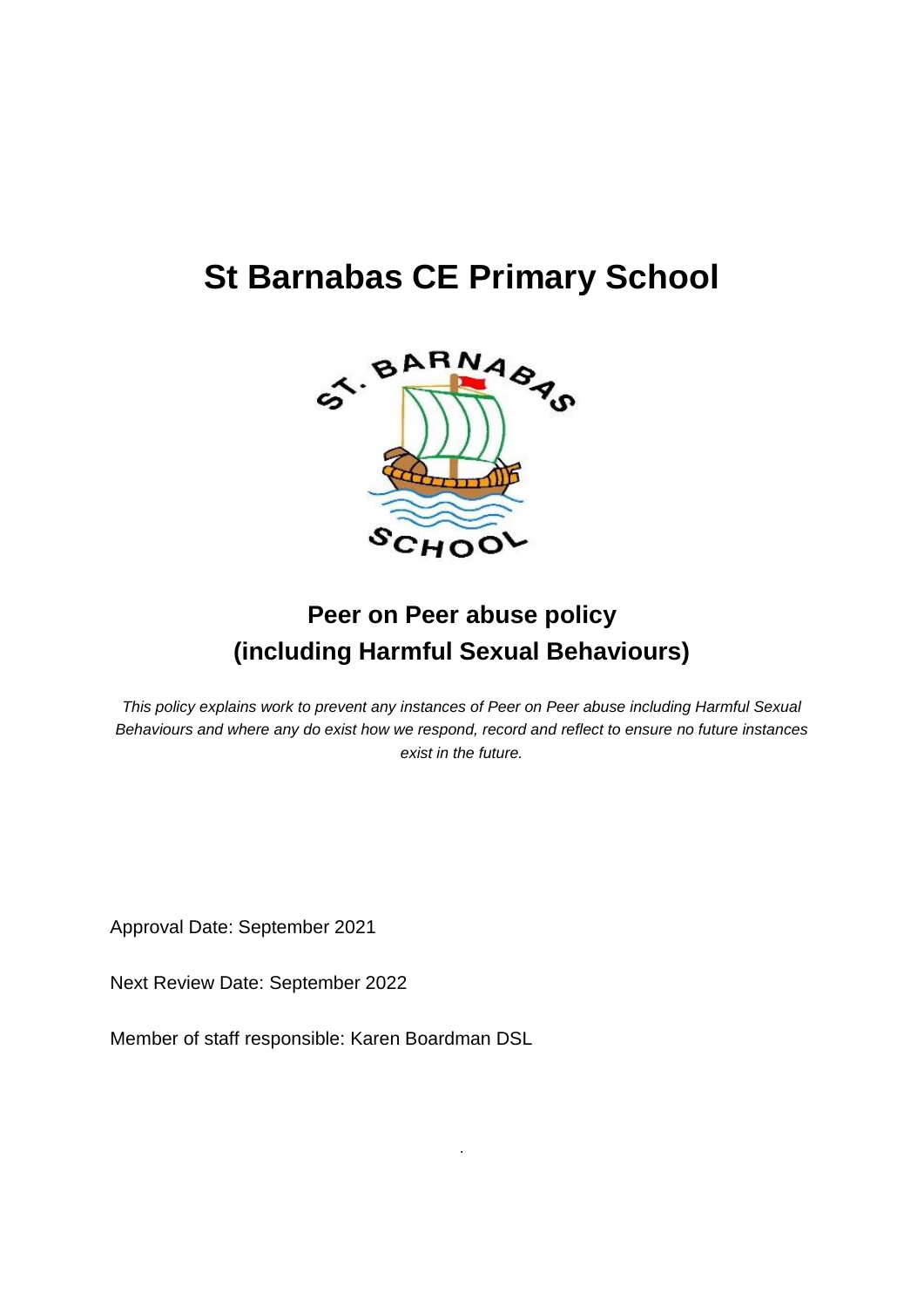#### **Table of Contents**

| 1.  |                                                                                                         |  |
|-----|---------------------------------------------------------------------------------------------------------|--|
| 2.  |                                                                                                         |  |
| 3.  |                                                                                                         |  |
| 4.  |                                                                                                         |  |
| 5.  |                                                                                                         |  |
| 6.  |                                                                                                         |  |
|     |                                                                                                         |  |
|     |                                                                                                         |  |
|     |                                                                                                         |  |
|     |                                                                                                         |  |
|     |                                                                                                         |  |
|     |                                                                                                         |  |
| 7.  |                                                                                                         |  |
| 8.  |                                                                                                         |  |
|     |                                                                                                         |  |
| 9.  |                                                                                                         |  |
| 10. | Protecting pupils with increased vulnerability to peer-on-peer abuse, inc. harmful sexual behaviours 10 |  |
|     |                                                                                                         |  |
|     |                                                                                                         |  |
|     |                                                                                                         |  |
|     |                                                                                                         |  |
|     |                                                                                                         |  |
|     |                                                                                                         |  |
|     |                                                                                                         |  |
|     |                                                                                                         |  |
|     |                                                                                                         |  |
|     |                                                                                                         |  |
|     |                                                                                                         |  |
|     |                                                                                                         |  |
|     |                                                                                                         |  |
|     |                                                                                                         |  |
|     |                                                                                                         |  |
|     |                                                                                                         |  |
|     |                                                                                                         |  |
|     |                                                                                                         |  |
|     |                                                                                                         |  |
|     |                                                                                                         |  |
|     |                                                                                                         |  |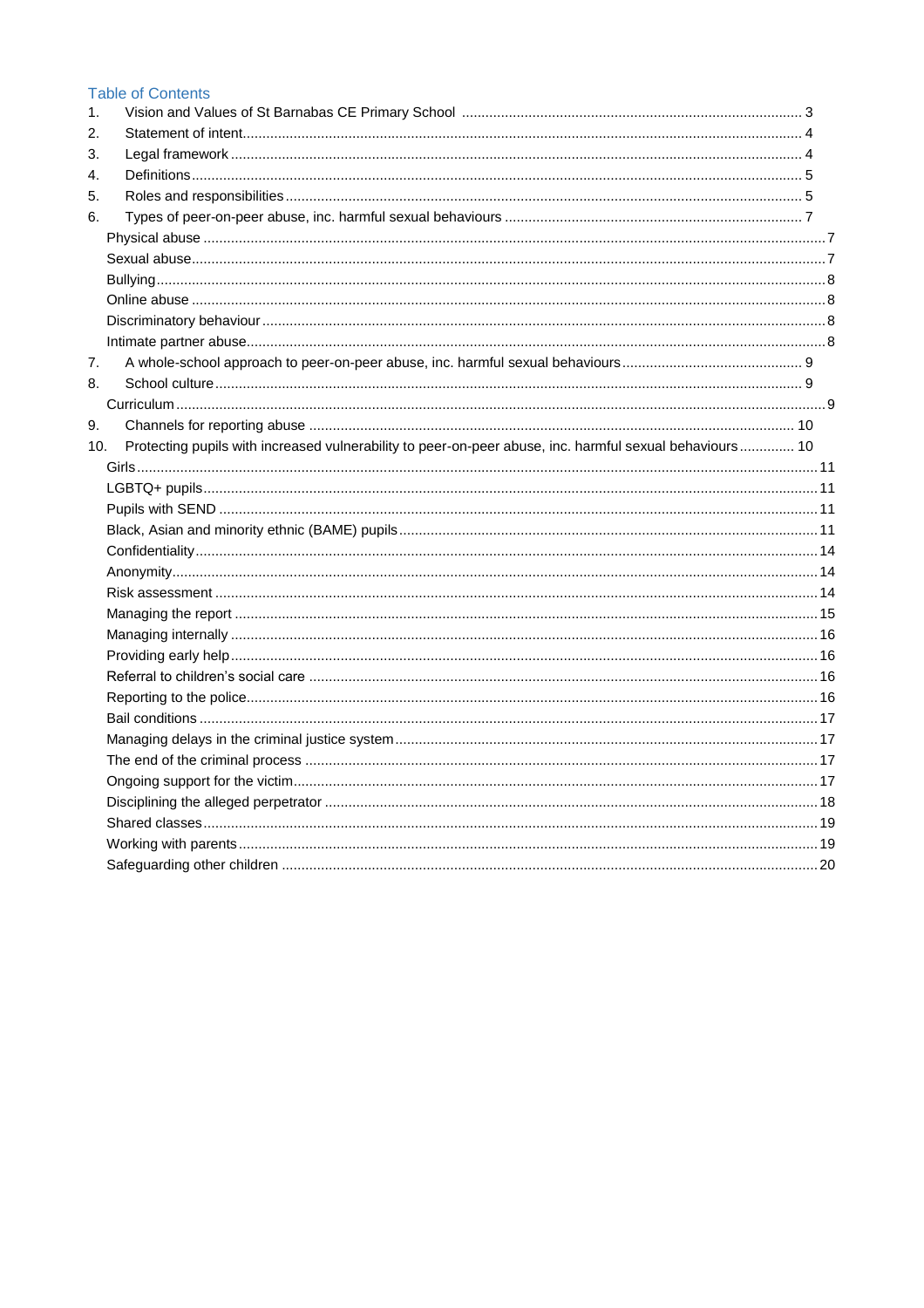#### *1. Vision and Values of St Barnabas CE Primary School*

<span id="page-2-0"></span>Our vision is to ignite curiosity and delight in learning so we are ready for an ever changing, challenging world. We will build each other up to be unique individuals in a diverse community - showing resilience and working positively together to make every day count.'

Our core values of creativity, courage and compassion underpin our vision.

#### *'So speak encouraging words to one another. Build up hope so you'll all be together in this, no one left out, no one left behind.* **1 Thessalonians 5:11**

*The link with Saint Barnabas the Encourager is at the heart of our vision (Acts of the Apostles)*

This policy is to complement our vision and values and to enable the school to allow all members of St Barnabas School community to live them into being every day.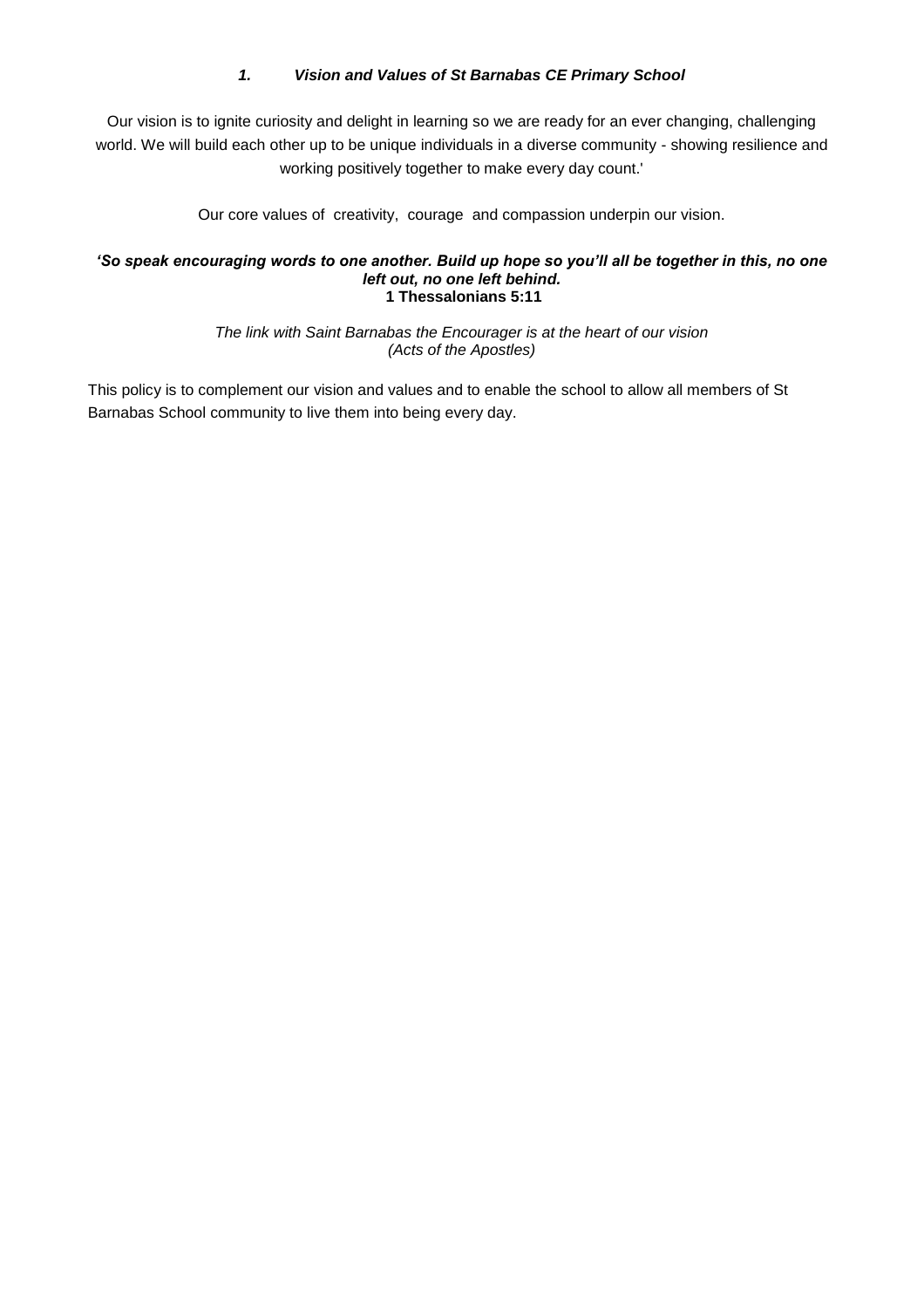## *2. Statement of intent*

<span id="page-3-0"></span>St Barnabas CE Primary School is committed to safeguarding and promoting the welfare of every pupil, both inside and outside of the school premises, and is aware that abuse against children can be inflicted by other children. We implement a whole-school preventative approach to managing peer-on-peer abuse, inc. harmful sexual behaviours (inc. Harmful Sexual Behaviours), ensuring that the wellbeing of pupils is at the forefront of all action taken.

This policy sets out a clear and consistent framework for delivering this promise, in line with safeguarding legislation and statutory guidance.

It will be achieved by:

- Creating a culture of mutual respect amongst pupils, irrespective of protected characteristics.
- Teaching pupils about behaviour that is acceptable and unacceptable.
- Identifying and making provision for any pupil that has been subject to abuse.
- Ensuring that members of the governing body, the headteacher and staff members understand their responsibilities under safeguarding legislation and statutory guidance, are alert to the signs of peer-on-peer abuse, including harmful sexual behaviours, and know to refer concerns to the DSL.

The DSL is Karen Boardman. In the absence of the DSL, child protection matters will be dealt with by Sarah Curry (deputy DSL).

#### *3. Legal framework*

<span id="page-3-1"></span>This policy has due regard to all relevant legislation and statutory guidance including, but not limited to, the following:

- Equality Act 2010
- Sexual Offences Act 2003
- The UK General Data Protection Regulation (UK GDPR)
- Data Protection Act 2018
- Voyeurism (Offences) Act 2019
- DfE (2021) 'Keeping children safe in education 2021'

The policy also has regard to the following non-statutory guidance:

- DfE (2015) 'What to do if you're worried a child is being abused'
- DfE (2018) 'Information sharing'
- DfE (2021) 'Sexual violence and sexual harassment between children in schools and colleges'
- DfE (2020) 'Sharing nudes and semi-nudes: advice for education settings working with children and young people'

This policy operates in conjunction with the following school policies:

- Child Protection and Safeguarding Policy
- Behavioural Policy
- Data Protection Policy
- Anti-Bullying and Discrimination Policy
- **Exclusion Policy**
- **Online Safety Policy**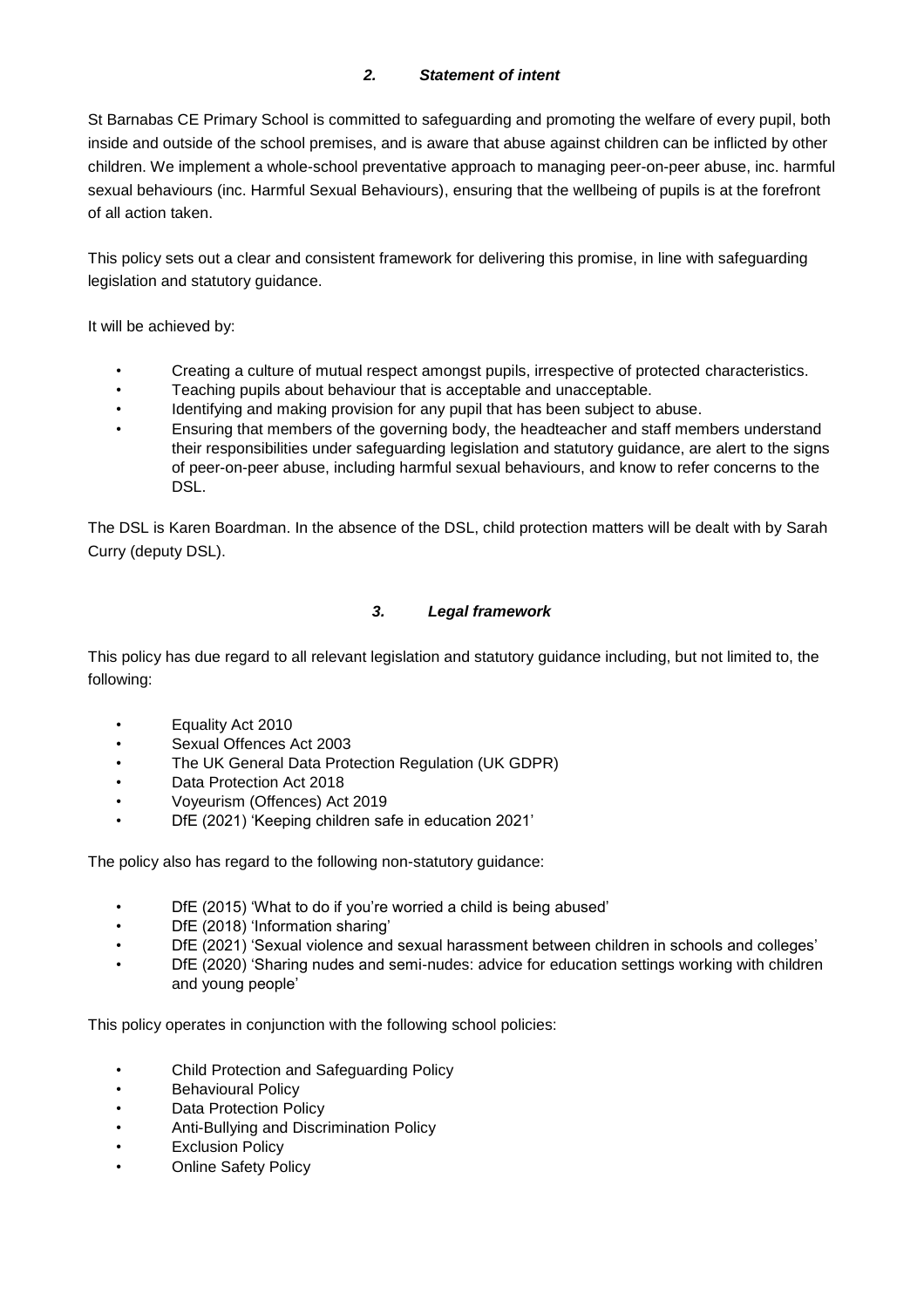## *4. Definitions*

<span id="page-4-0"></span>"Peer-on-peer abuse, including harmful sexual behaviours" is defined, for the purposes of this policy, as any form of abuse inflicted by one child or a group of children, i.e. individuals under the age of 18, against another child or group of children. This policy covers peer-on-peer abuse, including harmful sexual behaviours both in and outside of school and both in person and online.

"Harmful sexual behaviour" is defined as any sexual behaviour which:

- Does not observe and respect any individuals on the receiving end of the behaviour, e.g. touching someone without their consent.
- Is inappropriate for the age or stage of development of the pupil.
- Is problematic, abusive or violent.

The policy will use the following terms to describe pupils involved in peer-on-peer abuse, inc. harmful sexual behaviours:

- Victim(s) the individual(s) against whom the abuse has, or has allegedly, been inflicted.
- Perpetrator(s) the individual(s) exhibiting abusive behaviour against their peers.
- Alleged perpetrator(s) individual(s) against whom a report of abusive behaviour has been made, where guilt has not yet been ascertained.

Note: The use of the word 'alleged' does not mean that the pupil in question is not guilty of peer-on-peer abuse, inc. harmful sexual behaviours, that the school does not believe the allegation, or that the allegation will not be taken seriously. Staff will remember that the school has a legal duty of care to all perpetrators and alleged perpetrators who are pupils at the school, including a requirement to ensure they can access their education. Staff will think very carefully about terminology when speaking in front of pupils. Victims will be reassured that use of the term 'alleged perpetrator' is not an attempt to discredit their allegation.

## *5. Roles and responsibilities*

<span id="page-4-1"></span>The governing body has a duty to:

- Ensure that the school complies with its duties under the above child protection and safeguarding legislation.
- Guarantee that the policies, procedures and training opportunities in the school are effective and comply with the law at all times.
- Guarantee that the school contributes to multi-agency working in line with the statutory guidance 'Working Together to Safeguard Children'.
- Confirm that the school's arrangements for handling peer-on-peer abuse, inc. harmful sexual behaviours take into account the procedures and practices of the LA as part of the inter-agency safeguarding procedures.
- Appoint a member of staff from the SLT to the role of DSL as an explicit part of the role-holder's job description.
- Appoint one or more deputy DSL(s) to provide support to the DSL and ensure that they are trained to the same standard as the DSL, and that the role is explicit in their job description(s).
- Make sure that pupils are taught about peer-on-peer abuse, inc. harmful sexual behaviours, including online (including when they are online at home), through teaching and learning opportunities, as part of providing a broad and balanced curriculum.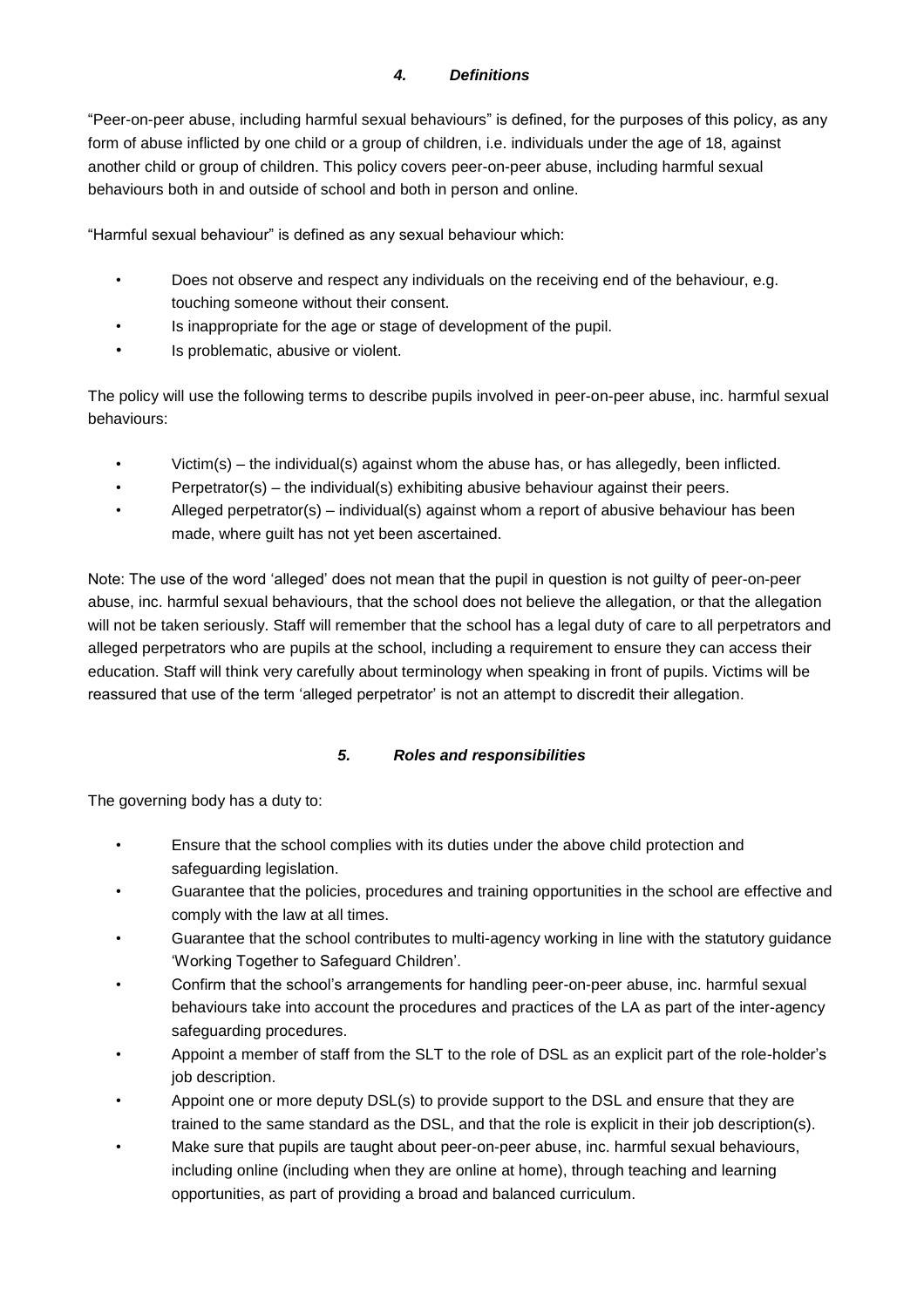- Ensure that staff members are appropriately trained to support pupils to be themselves at school, e.g. if they are LGBTQ+.
- Ensure the school has clear systems and processes in place for identifying possible risk of harm in pupils, including clear routes to escalate concerns and clear referral and accountability systems.
- Guarantee that there are procedures in place to handle pupils' allegations against other pupils.
- Ensure that appropriate disciplinary procedures are in place, as well as policies pertaining to the behaviour of pupils.
- Ensure that procedures are in place to eliminate unlawful discrimination, harassment and victimisation in relation to peer-on-peer abuse, inc. harmful sexual behaviours.
- Make sure that pupils' wishes and feelings are taken into account when determining what action to take and what services to provide to protect individual pupils.
- Guarantee that there are systems in place for pupils to express their views and give feedback.

The headteacher has a duty to:

- Safeguard pupils' wellbeing and maintain public trust in the teaching profession.
- Ensure that the policies and procedures adopted by the governing body, particularly concerning referrals of cases of suspected abuse and neglect, are followed by staff members.
- Provide staff, upon induction, with the Child Protection and Safeguarding Policy, Staff Code of Conduct, part one and, where appropriate, Annex A of the 'Keeping children safe in education' (KCSIE) guidance, the Behavioural Policy, the Children Missing from Education Policy, online safety training, and the identity of the DSL and any deputies.
- Ensure staff receive training on recognising indicators of abuse and handling disclosures or concerns about a pupil.

The DSL has a duty to:

- Understand and keep up-to-date with local safeguarding arrangements.
- Act as the main point of contact with the three safeguarding partners and the child death review partner.
- Make the necessary child protection referrals to appropriate agencies.
- Understand when they should consider calling the police, in line with the National Police Chiefs' Council (NPCC) guidance.
- Liaise with the headteacher to inform them of safeguarding issues and ongoing enquiries.
- Liaise with the deputy DSL(s) to ensure effective safeguarding outcomes.
- Act as a source of support for pupils who have been abused by, or who have abused, other pupils.
- Leading the school in taking a preventative approach to peer-on-peer abuse, inc. harmful sexual behaviours.

Other staff members have a responsibility to:

- Safeguard pupils' wellbeing and maintain public trust in the teaching profession as part of their professional duties.
- Provide a safe environment in which pupils can learn.
- Act in accordance with school procedures with the aim of eliminating unlawful discrimination, harassment and victimisation in relation to peer-on-peer abuse, inc. harmful sexual behaviours.
- Maintain an attitude of 'it could happen here' where safeguarding is concerned.
- Be aware of the signs of abuse.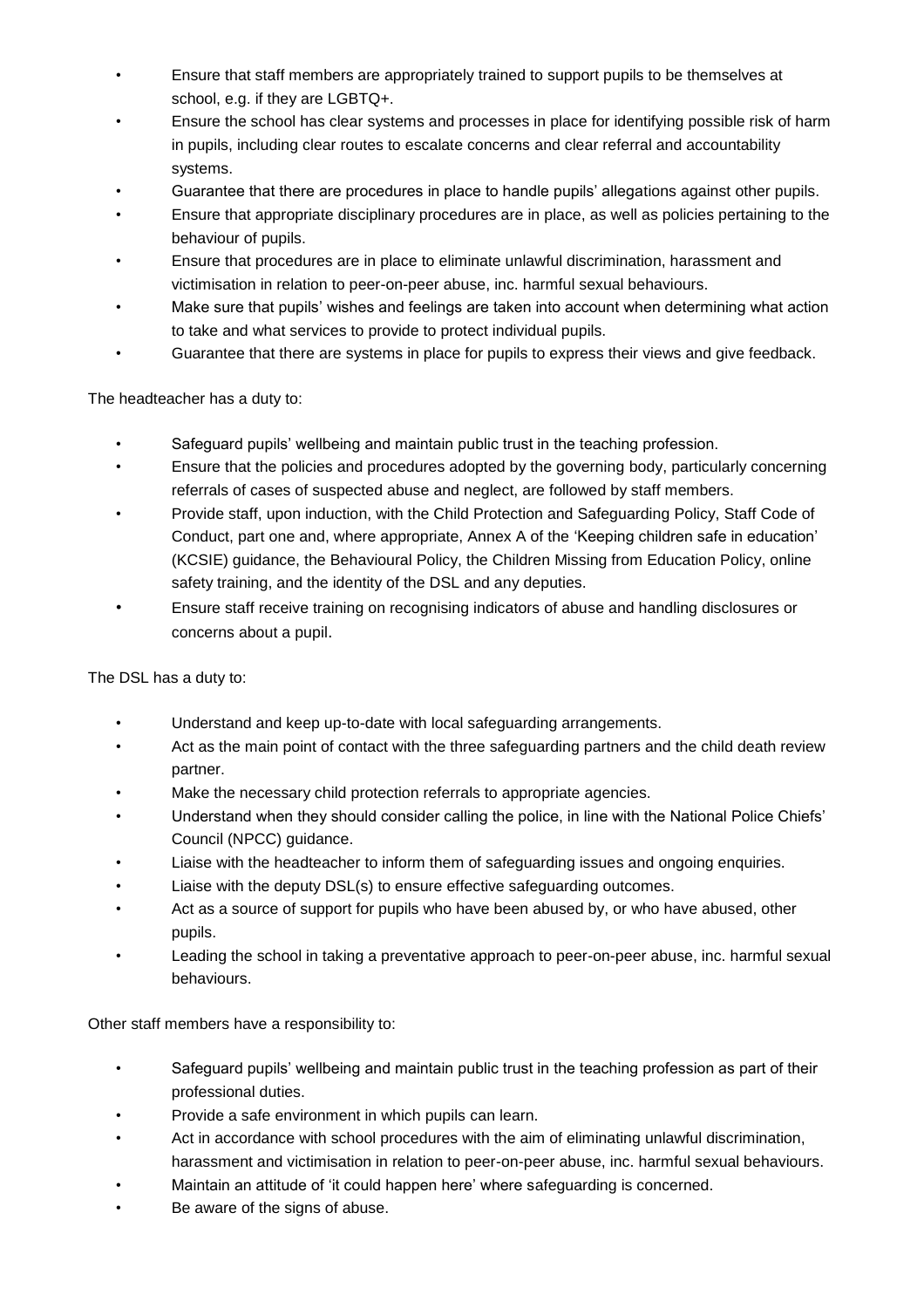- Be aware of the early help process and understand their role in it.
- Be aware of and understand the procedure to follow in the event that a child confides they are being abused by a peer.
- Support social workers in making decisions about individual children, in collaboration with the DSL.
- Maintain appropriate levels of confidentiality when dealing with individual cases, and always act in the best interest of the child.

#### *6. Types of peer-on-peer abuse, inc. harmful sexual behaviours*

<span id="page-6-0"></span>Staff will familiarise themselves with the forms that peer-on-peer abuse, inc. harmful sexual behaviours can take, including:

#### <span id="page-6-1"></span>*Physical abuse*

A form of abuse which may involve actions such as hitting, throwing, burning, drowning and poisoning, or otherwise causing physical harm to another child.

#### <span id="page-6-2"></span>*Sexual abuse*

A form of abuse involving sexual activity between children – sexual abuse, for the purposes of this policy, is divided into two categories: sexual violence and sexual harassment.

"**Sexual violence**" encompasses the definitions provided in the Sexual Offenses Act 2003, including rape, assault by penetration, sexual assault, i.e. non-consensual sexual touching, and causing another child to engage in sexual activity without consent, e.g. forcing someone to touch themselves sexually.

"**Sexual harassment**" refers to any sexual behaviour that could violate another child's dignity, make them feel intimidated, degraded or humiliated, and/or create a hostile, offensive or sexualised environment, including:

- Sexualised jokes, taunting or comments.
- Physical behaviour, e.g. deliberately brushing against someone.
- Online sexual harassment, including
- Upskirting
- Sexualised online bullying
- Unwanted sexual comments and messages, including on social media.
- Sexual threats or coercion.

The "sharing of sexualised imagery" can also constitute sexual harassment – this refers to the consensual and non-consensual sharing between pupils of sexually explicit content, including that which depicts:

- Another child posing nude or semi-nude
- Another child touching themselves in a sexual way
- Any sexual activity involving another child
- Someone hurting another child sexually

Staff will be aware that children creating, possessing, and distributing indecent imagery of other children is a criminal offence, even where the imagery is created, possessed, and distributed with the permission of the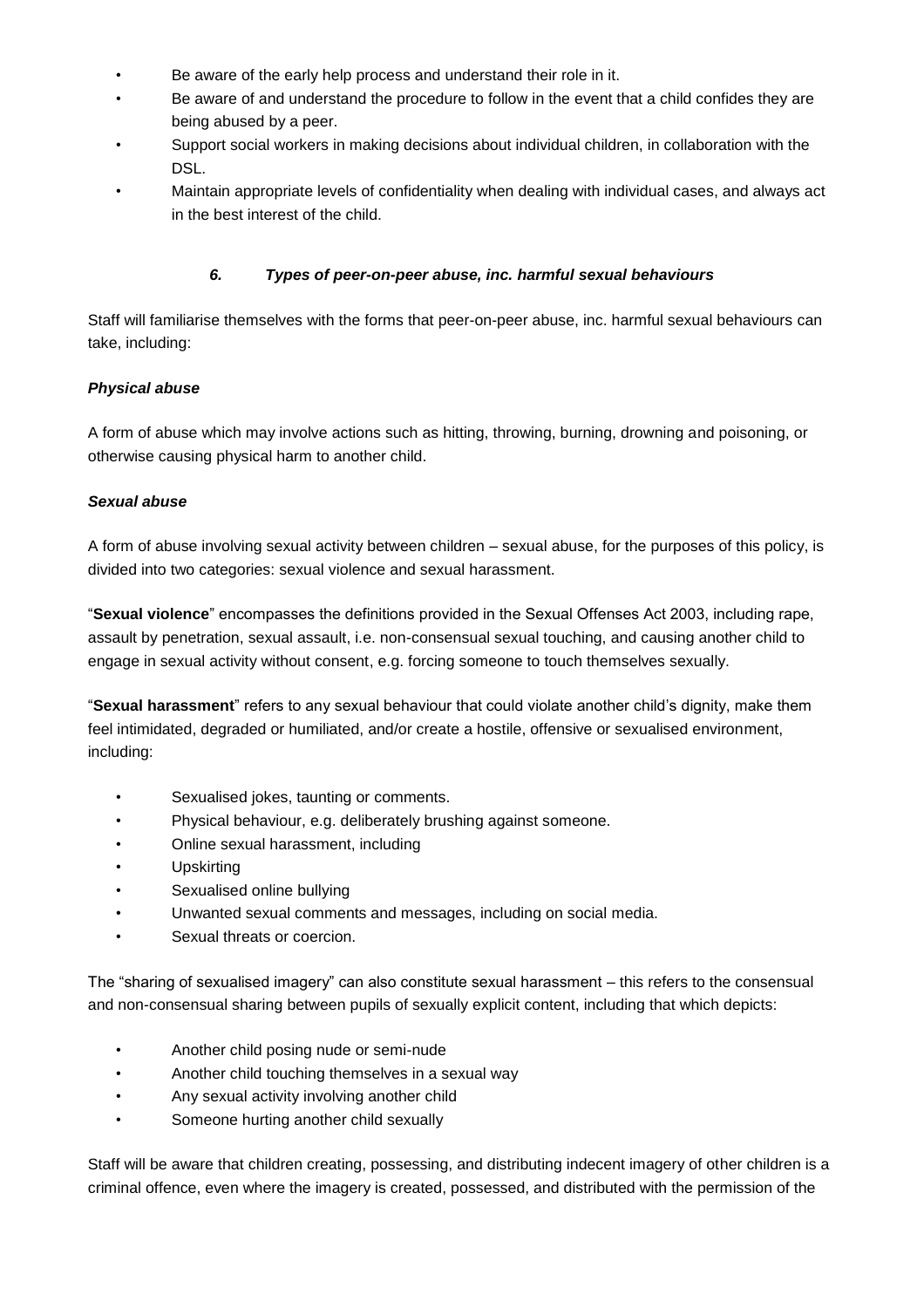child depicted, or by the child themselves. Incidents of sharing sexualised imagery will be handled in line with the Child Protection and Safeguarding Policy.

## <span id="page-7-0"></span>*Bullying*

Many kinds of behaviour can be considered bullying, and bullying can be related to almost anything.

Bullying is acted out through the following mediums:

- Verbally
- Physically
- **Emotionally**
- Online (cyberbullying)

Bullying will generally be handled in line with the Anti-bullying Policy; however, particularly severe instances will be handled in line with this policy and the Child Protection and Safeguarding Policy.

#### <span id="page-7-1"></span>*Online abuse*

This involves the use of technology and the internet in order to harass, threaten or intimidate another child. Instances of online abuse will be managed in line with this policy, the Online Safety Policy and the Antibullying Policy.

## <span id="page-7-2"></span>*Discriminatory behaviour*

Discriminatory behaviour encompasses abuse inflicted on a pupil because of their protected characteristics, e.g. religion, ethnicity, gender, sexual orientation, culture, or SEND. Discriminatory behaviour is never acceptable, and all cases will be handled in line with this policy and the Child Protection and Safeguarding Policy.

## <span id="page-7-3"></span>*Intimate partner abuse*

This involves a romantic partnership between children in which one or both partners are emotionally, physically or sexually abusive to the other. This could include:

- Repetitive insults
- Controlling behaviour, e.g. preventing a child from socialising with others or deliberately isolating them from sources of support.
- Sexual harassment.
- Threats of physical or sexual abuse.

The school will manage intimate partner abuse in the same way as a case of abuse between any other children, i.e. via the processes outlined in section 9 of this policy, and in line with the Child Protection and Safeguarding Policy.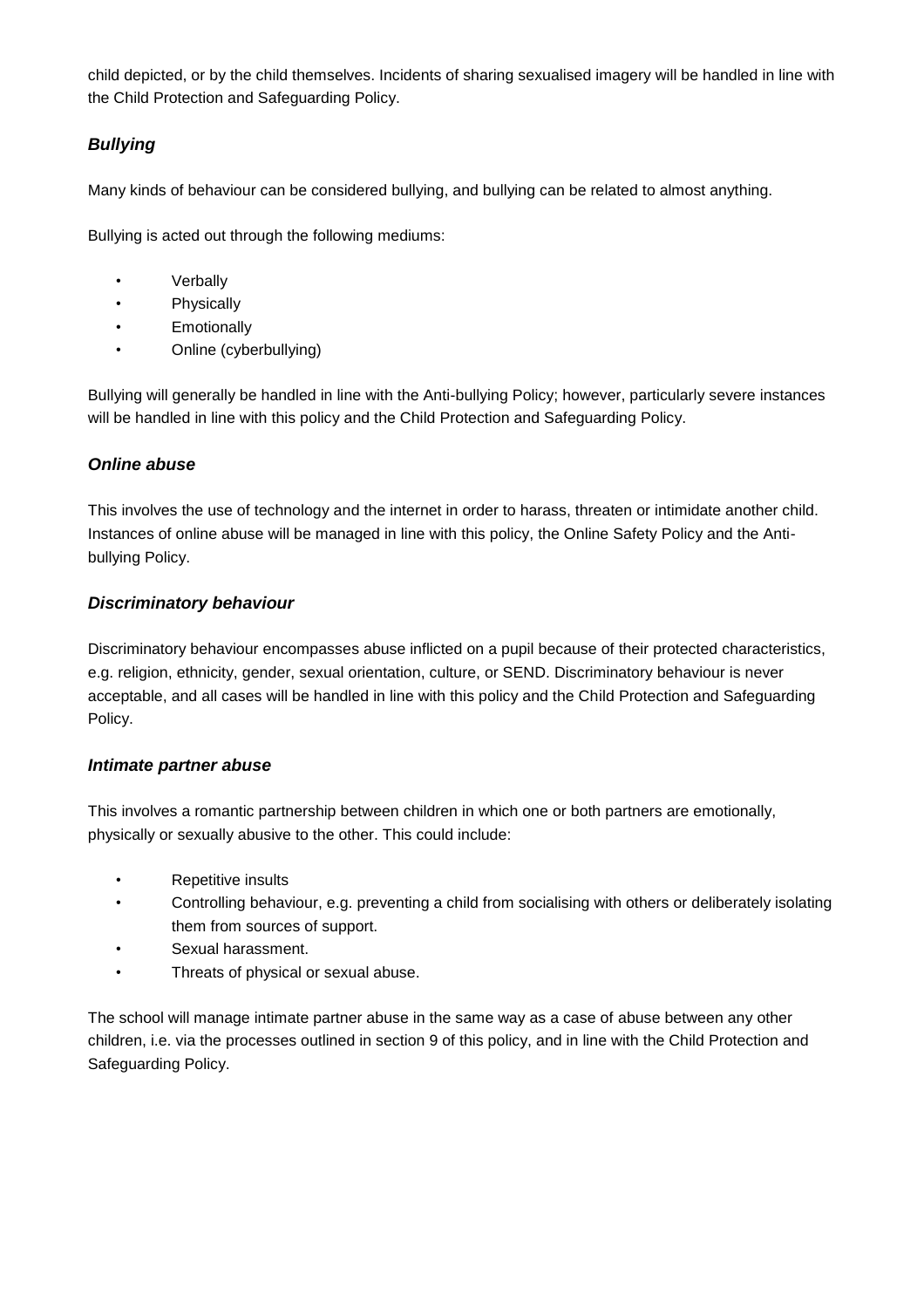#### *7. A whole-school approach to peer-on-peer abuse, inc. harmful sexual behaviours*

<span id="page-8-0"></span>The school will continue to involve all members of the school community, including the governing body, staff, pupils, parents and other stakeholders, in creating a whole-school approach to peer-on-peer abuse, inc. harmful sexual behaviours.

The governing body will ensure that keeping children safe and protected from harm, including peer-on-peer abuse, inc. harmful sexual behaviours, is central to all policies and procedures implemented across the school. The school will ensure that procedures for handling peer-on-peer abuse, inc. harmful sexual behaviours are transparent, clear and understandable, and are readily accessible to any member of the school community who wishes to access them.

The school will implement a contextual approach to safeguarding pupils against peer-on-peer abuse, inc. harmful sexual behaviours, and will ensure that all procedures take into account incidents of peer-on-peer abuse, inc. harmful sexual behaviours that occur outside of school or online.

The headteacher will ensure that all staff receive adequate training on handling peer-on-peer abuse, inc. harmful sexual behaviours.

#### *8. School culture*

<span id="page-8-1"></span>The school prioritises cultivating a safe and respectful environment amongst pupils, and ensures that all pupils are aware that the school adopts a zero-tolerance stance on peer-on-peer abuse, inc. harmful sexual behaviours of any kind.

The school promotes respectful interactions amongst pupils, and all staff model appropriate and respectful behaviour. Staff will take care to avoid normalising harmful behaviour, particularly harmful sexual behaviour, e.g. by refraining from the use of phrases such as 'boys will be boys' or describing such behaviour as 'just having a laugh' or 'part of growing up'.

The school will ensure that wider societal factors that exacerbate the problem of peer-on-peer abuse, inc. harmful sexual behaviours are reflected in its approach to creating a preventative culture. This means that individuals who are more likely to be abused, e.g. girls or LGBTQ+ pupils, or who are at increased risk of acting as a perpetrator in abusive situations, e.g. due to abusive home situations or anger management issues, are given additional support from an early stage.

The school manages all early help and intervention for pupils showing early signs of harmful behaviour, or early signs of being the victim of harmful behaviour, in line with the Child Protection and Safeguarding Policy.

## <span id="page-8-2"></span>*Curriculum*

The school maintains the position that education surrounding respectful and healthy attitudes and behaviour towards others is the best way to combat peer-on-peer abuse, inc. harmful sexual behaviours in the school. All staff, not just teaching staff, are responsible for passing this knowledge on to pupils.

In order to prevent peer-on-peer abuse, inc. harmful sexual behaviours and address the wider societal factors that can influence behaviour, the school will educate pupils about abuse, its forms and the importance of discussing any concerns and respecting others through the curriculum and extra-curricular activities.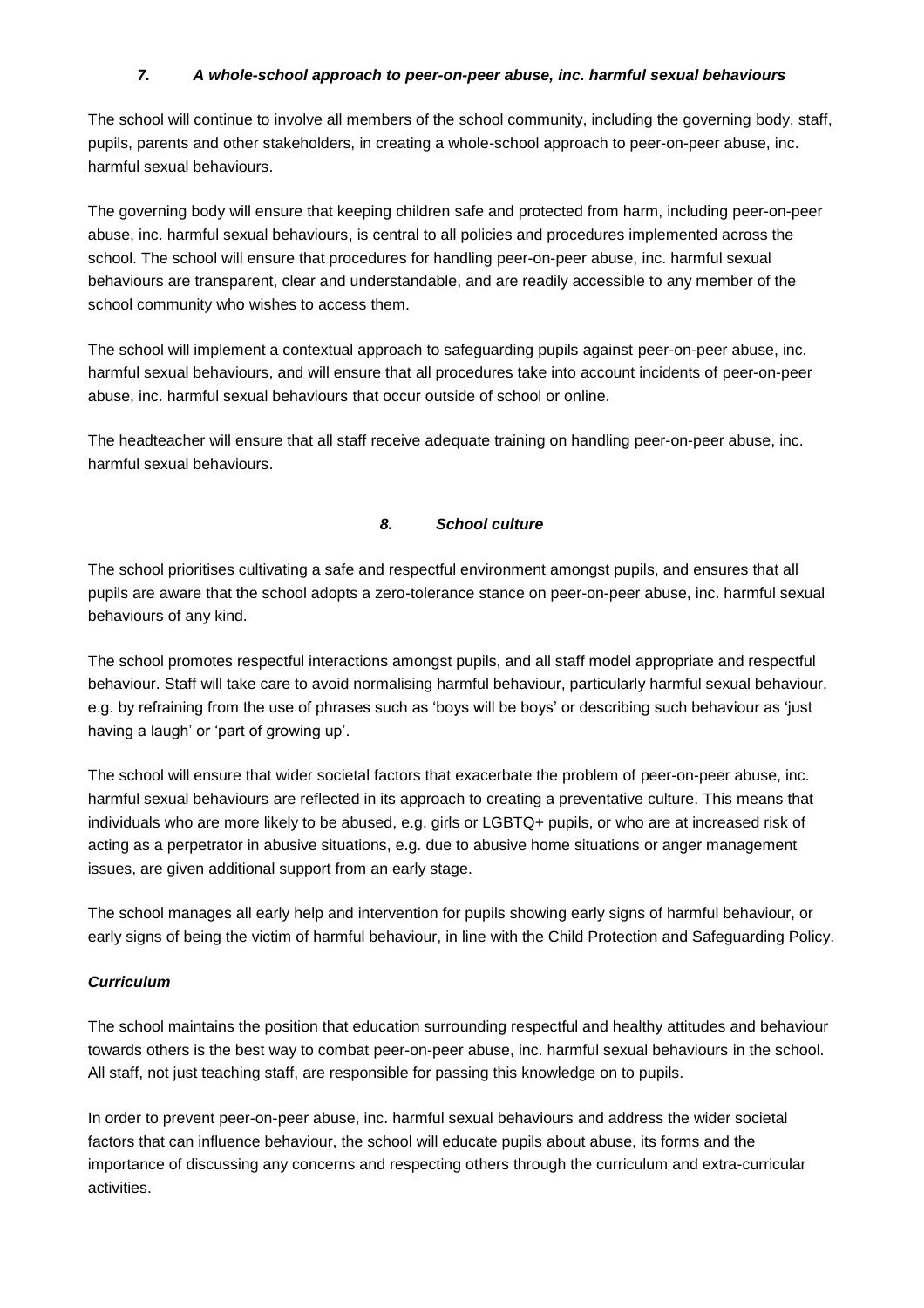The school will also ensure that pupils are taught about safeguarding, including online safety, as part of a broad and balanced curriculum. Such content will be age and stage of development specific, and tackle issues such as the following:

- Healthy relationships
- Respectful behaviour
- Stereotyping and equality
- LGBTQ+ identities and relationships
- Body confidence and self-esteem
- Prejudiced behaviour
- That sexual violence and sexual harassment is always wrong
- Addressing cultures of sexual harassment

Pupils will be allowed an open forum to talk about concerns and sexual behaviour. They are taught how to raise concerns and make a report, including concerns about their friends or peers, and how a report will be handled.

The curriculum will ensure that pupils of all ages are taught about and understand the concept of consent and its importance in an age-appropriate way.

## *9. Channels for reporting abuse*

<span id="page-9-0"></span>Pupils will be able to report incidents of peer-on-peer abuse, inc. harmful sexual behaviours or concerns about the behaviour of their peers through the following channels:

- Disclosing to any member of staff who will then take directly to the DSL
- Speaking to a trusted adult at home who will be encouraged to then report it to the DSL

Channels for reporting abuse will be promoted and publicised throughout the school, and all pupils will be made aware of how, and to whom, to report incidents of abuse. The school will also ensure pupils are aware of the type of behaviour that should be reported, ranging from criminal behaviour, e.g. rape or sexual assault, to everyday harassment, e.g. sexualised jokes or inappropriate comments, to ensure that victims do not view their experience as 'not serious enough' to report.

The school will maintain a culture that promotes reporting abuse, whether the individual reporting is the victim, a bystander, or a friend or relative of the victim. Staff will address any incidents of pupils equating reporting abuse to 'snitching' or being a 'tattle-tale', and will convey to these pupils how important it is to report abuse to help tackle the wider problem of peer-on-peer abuse, inc. harmful sexual behaviours in schools.

## <span id="page-9-1"></span>*10. Protecting pupils with increased vulnerability to peer-on-peer abuse, inc. harmful sexual behaviours*

The school is aware that, while peer-on-peer abuse, inc. harmful sexual behaviours can be perpetrated by, and against, anyone, there are certain groups of pupils who are at an increased risk of being on the receiving end of peer-on-peer abuse, inc. harmful sexual behaviours.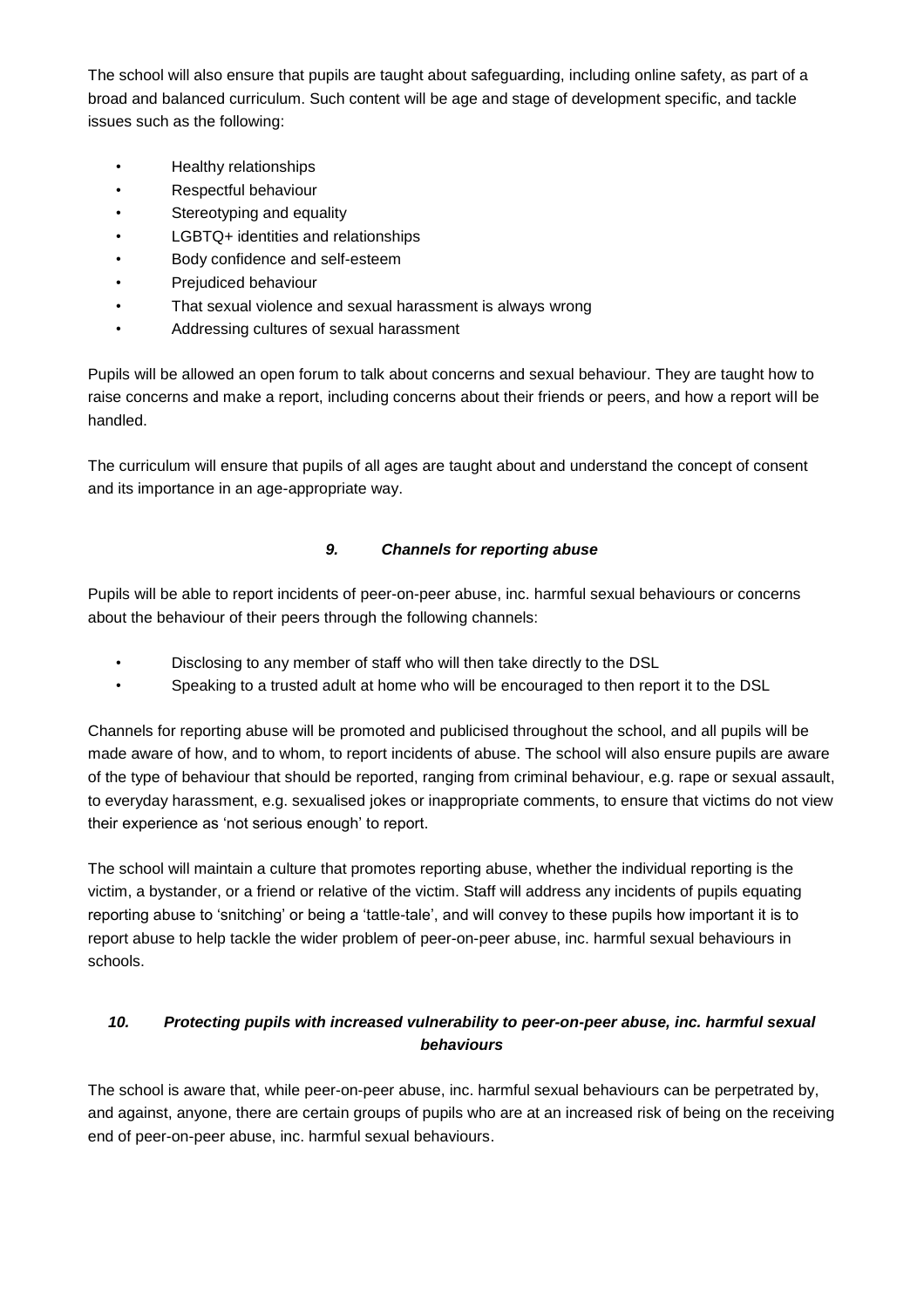Staff will be careful to acknowledge the increased risk certain pupils face while refraining from making assumptions about the nature of any reported, witnessed or suspected abuse. Staff will be aware that pupils who are generally at increased risk of abuse can also be perpetrators of abuse.

The school will ensure that action is taken, where possible, before major concerns arise; therefore, incidents of low-level abuse related to the characteristics of the below groups will be handled in line with early help procedures, which are laid out within the Child Protection and Safeguarding Policy and the Reporting Lowlevel Safeguarding Concerns Policy.

#### <span id="page-10-0"></span>*Girls*

Staff will be aware that girls are more likely to be on the receiving end of peer-on-peer sexual abuse than their male counterparts, and that sexual violence and harassment against girls is very common and accounts for the majority of cases.

Taking into account that sexual harassment against girls is widespread in society, and largely based in gender inequality, the school will aim to encourage gender equality in all aspects of its operations. The school will aim to promote and nurture healthy attitudes and relationships amongst pupils of all genders, e.g. by challenging and working to deconstruct gender stereotypes in school.

Staff will challenge any incidents of misogynistic language or gender-based abuse, whether of a sexualised nature or not, as holding misogynistic viewpoints can make a pupil more likely to commit sexualised violence in the future.

## <span id="page-10-1"></span>*LGBTQ+ pupils*

Staff will be aware that pupils who are LGBTQ+, or are perceived to be LGBTQ+ whether they are or not, are more likely to be targeted by their peers, e.g. for discriminatory bullying.

The school holds a zero-tolerance policy towards pupils using homophobic, biphobic or transphobic language, regardless of whether or not the language is being directed at another individual. Every staff member is individually responsible for challenging such behaviour and making clear to all pupils that any abuse towards pupils who are LGBTQ+, or who are perceived to be, is unacceptable.

#### <span id="page-10-2"></span>*Pupils with SEND*

Staff will be aware that pupils with SEND are at increased risk of peer-on-peer abuse, inc. harmful sexual behaviours. The school will ensure that there are mechanisms in place to support pupils with SEND in reporting abuse, with due regard paid to the fact that these pupils may face additional barriers to reporting abuse and that spotting signs of abuse in these pupils may be harder.

Staff will avoid assuming that changes in the behaviour of pupils with SEND are as a result of their needs or disability, and will report any concerns to the DSL. The DSL and the SENCO will collaborate in the handling of instances of abuse towards pupils with SEND to ensure that barriers to communication can be effectively managed.

## <span id="page-10-3"></span>*Black, Asian and minority ethnic (BAME) pupils*

Staff will be aware that minority ethnic pupils, particularly black pupils, may be less likely to report abuse committed against them, and may be more likely to be misidentified as perpetrators of abuse.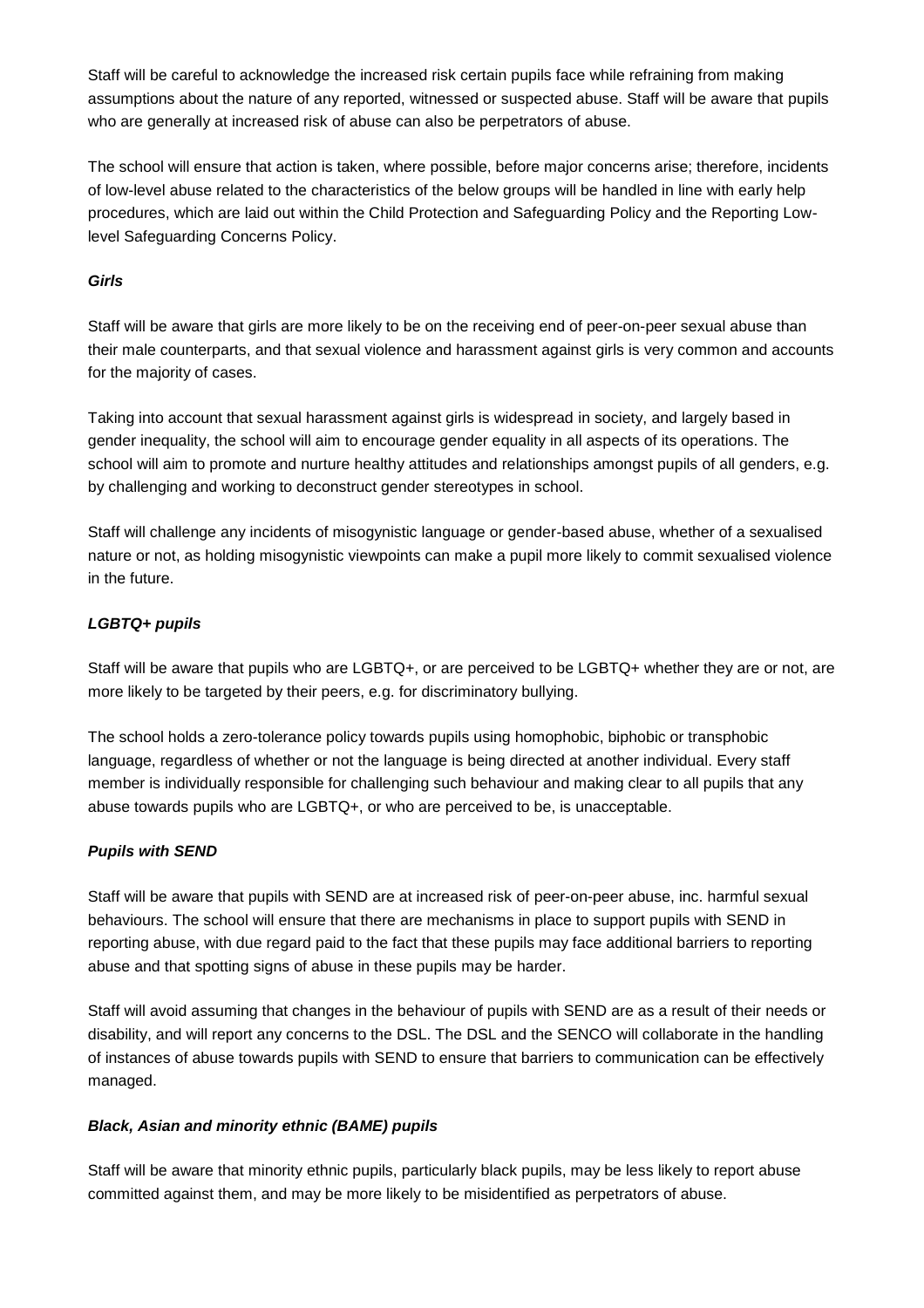The school holds a zero-tolerance policy towards pupils using racist language, regardless of whether the language is being directed at another individual. Every staff member is individually responsible for challenging such behaviour and making clear to all pupils that any abuse towards pupils from BAME backgrounds is unacceptable.

Staff will also be aware that BAME girls, BAME pupils with SEND, or BAME LGBTQ+, or perceived LGBTQ+ pupils, are likely to face increased abuse due to the intersection of these identities. Staff will be vigilant with regard to these pupils and the ways in which other pupils behave towards them, in order to ensure any incidents or potential incidents can be handled as soon as they occur.

#### 8*. Staff identifying and reporting concerns*

Staff will receive safeguarding training as part of their induction, and annual refresher training. This training will include quidance on how to recognise indicators of peer-on-peer abuse, inc. harmful sexual behaviours of all kinds, and how to distinguish between behaviour, particularly sexual behaviour, that is developmentally appropriate and that which is harmful.

When identifying pupils at risk of potential harm or who have been harmed by their peers, staff members will look out for a number of indicators including, but not limited to, the following:

- Injuries in unusual places, such as bite marks on the neck, that are also inconsistent with their age
- Lack of concentration and acting withdrawn
- Knowledge ahead of their age, e.g. sexual knowledge
- Use of explicit language
- Fear of abandonment
- Depression and low self-esteem
- Changes to their social group, e.g. spending time with older pupils, or social isolation
- Alcohol or substance misuse

Where a pupil is displaying signs of being impacted by peer-on-peer abuse, inc. harmful sexual behaviours, or perpetrating peer-on-peer abuse, inc. harmful sexual behaviours, staff will report this to the DSL as soon as is reasonably practical.

Staff will challenge all instances of abusive or harmful behaviour displayed by pupils that they witness or are reported to them. Staff will not wait for concerns or situations between pupils to escalate before intervening; minor or singular instances of abusive behaviour will still be brought to the attention of the DSL and the pupil will always be spoken to about their behaviour and disciplined, where appropriate, in line with the Behavioural Policy.

Staff will enforce the school's policy that no known and substantiated incident of abusive or harmful behaviour between pupils will occur without consequences for the perpetrator(s), although these consequences will be decided on a case-by-case basis and will take into account the views of any victims involved, the context of the behaviour and the severity of the incident.

Staff will be aware that just because a victim of abusive behaviour does not report the behaviour or react to the behaviour negatively, this does not mean that the behaviour is not still harmful; some pupils will be uncomfortable challenging their peers on inappropriate behaviour, or may not be aware themselves that the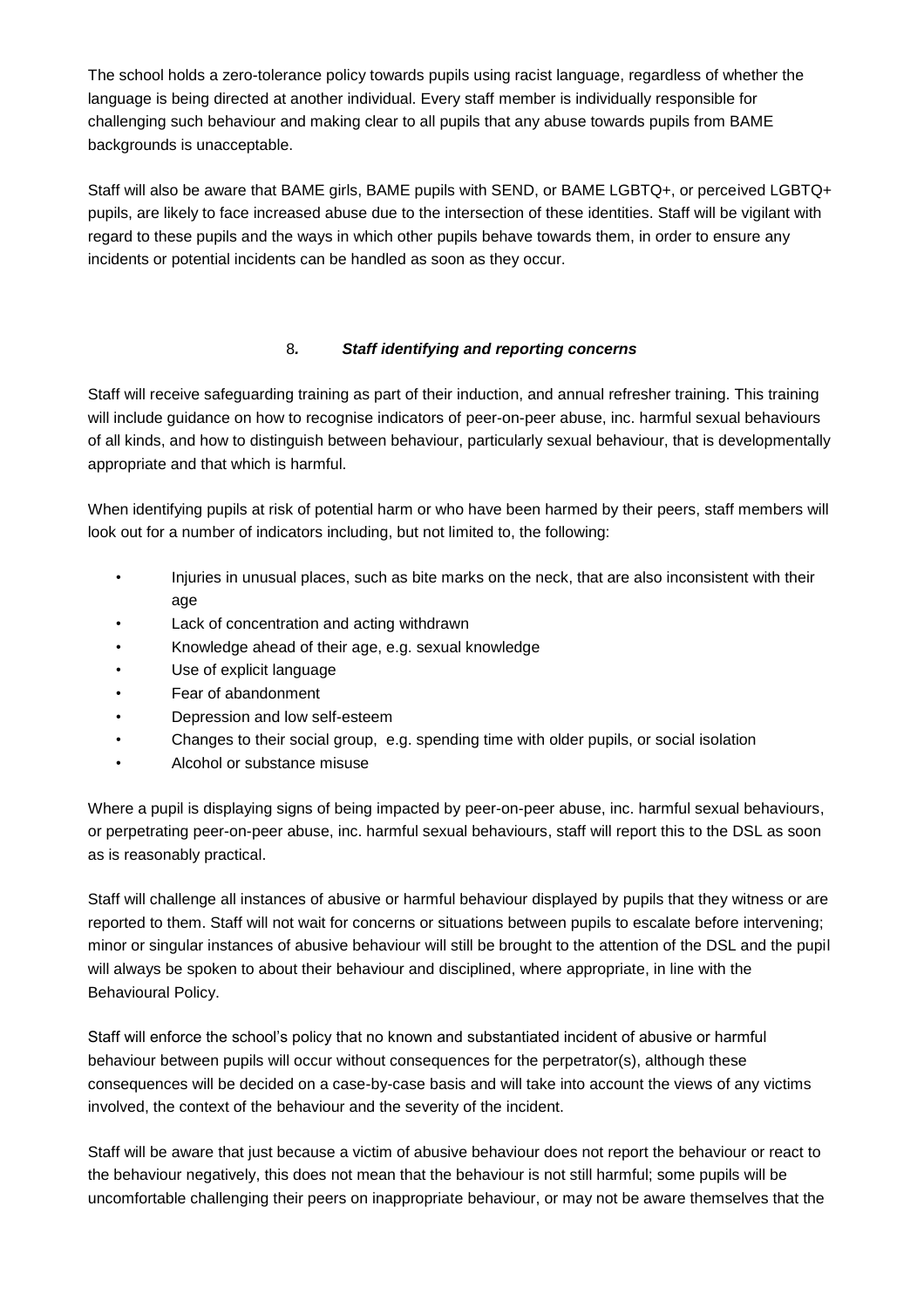behaviour is abusive. Staff have a responsibility to ensure that both the perpetrator(s), or alleged perpetrator(s), and the victim(s) understand that such behaviour inflicted by or against them was unacceptable; failing to challenge a pupil on unacceptable behaviour can normalise that behaviour not just for the pupil in question, but for all pupils who see the behaviour going unchallenged.

Staff will remain cognisant that downplaying abusive behaviour can lead to a culture of unacceptable behaviour throughout the school and, as such, will treat all displays or reports of abusive behaviour with the utmost severity and sensitivity in order to reinforce to all pupils that such behaviour will not be tolerated, and to prevent further instances of this behaviour in the future.

## 9. *Handling allegations of abuse against pupils*

Staff will always, when handling an incident of alleged abuse, take the report of the victim seriously, reassure them, support them and work to keep them safe. Victims will never be made to feel like they are causing a problem, be made to feel ashamed, or have their experience minimised by staff at the school. Staff will be aware of the importance of not downplaying any reports of abuse; however, will ensure that they remain sympathetic, and observant of the duty of care, to both the alleged perpetrator(s) and victim(s).

If a friend of a victim makes a report or a member of staff overhears a conversation, staff will take action – they will never assume that someone else will deal with it, or wait for a disclosure. The basic principles remain the same as when a victim reports an incident; however, staff will consider why the victim has not chosen to make a report themselves and the discussion will be handled sensitively and with the help of children's social care where necessary. If staff are in any doubt, they will speak to the DSL.

Where an alleged incident took place away from the school or online but involved pupils from the school, the school's duty to safeguard pupils remains the same and the incident will be treated equally as seriously and investigated in the same way as an incident that took place in school.

All staff will be trained to handle disclosures. Effective safeguarding practice includes:

- Never promising confidentiality at the initial stage.
- Only sharing the report with those necessary for its progression.
- Explaining to the victim what the next steps will be and who the report will be passed to.
- Recognising that the person the pupil chose to disclose the information to is in a position of trust.
- Being clear about boundaries and how the report will be progressed.
- Not asking leading questions and only prompting the pupil with open questions.
- Waiting until the end of the disclosure to immediately write a thorough summary. If notes must be taken during the disclosure, it is important to still remain engaged and not appear distracted.
- Only recording the facts as the pupil presents them not the opinions of the note taker.
- Where the report includes an online element, being aware of searching, screening and confiscation advice.
- Wherever possible, managing disclosures with two staff members present (preferably with the DSL or a deputy).
- Informing the DSL or deputy as soon as possible after the disclosure if they could not be involved in the disclosure.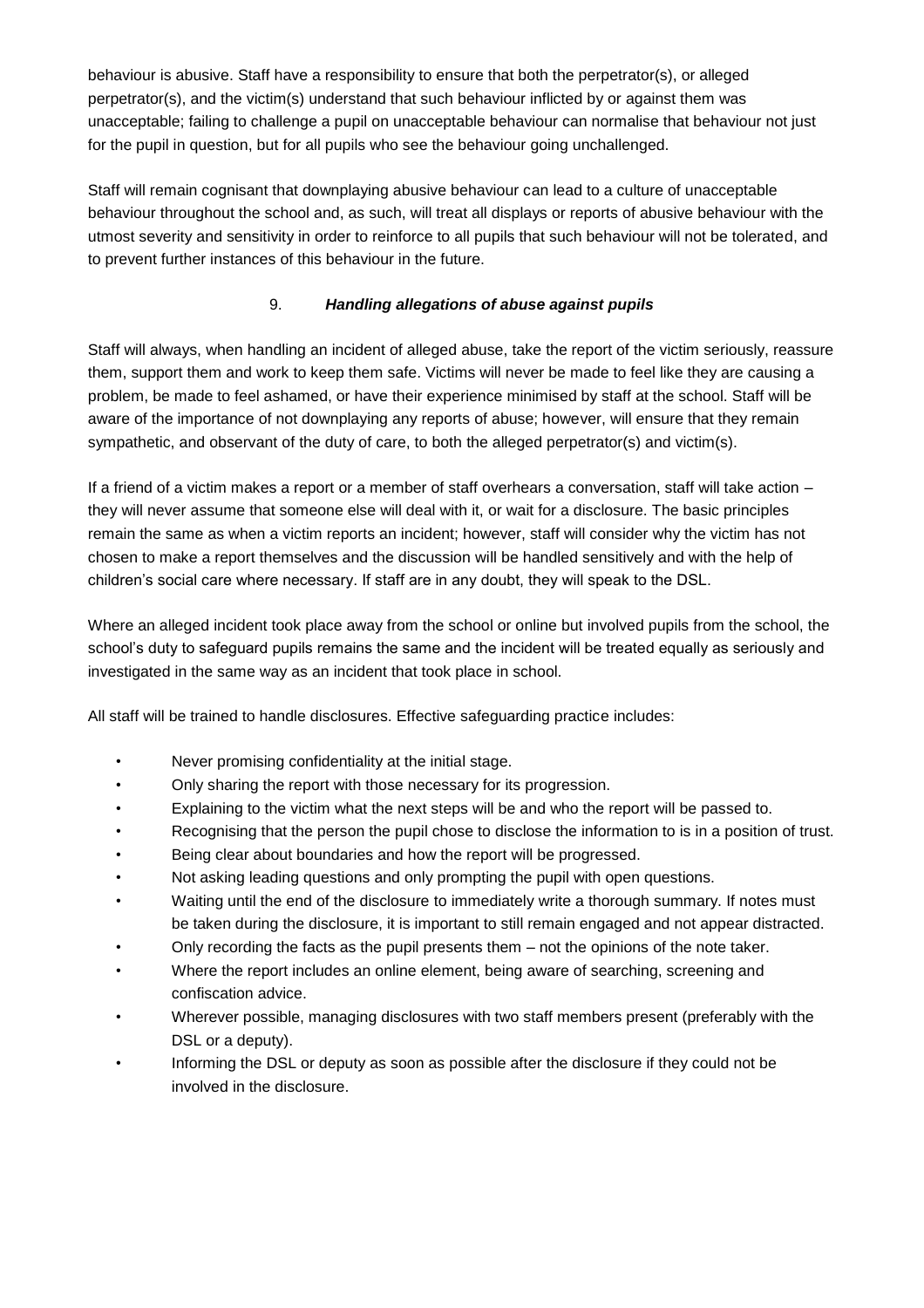The DSL will be informed of any allegations of abuse against pupils with SEND. They will record the incident in writing and, working with the SENCO, decide what course of action is necessary, with the best interests of the pupil in mind at all times.

## <span id="page-13-0"></span>*Confidentiality*

The school will only engage staff and agencies required to support the victim and/or be involved in any investigation. If a victim asks the school not to tell anyone about the disclosure, the school cannot make this promise. Even without the victim's consent, the information may still be lawfully shared if it is in the public interest and protects children from harm.

The DSL will consider the following when making confidentiality decisions:

- Parents will be informed unless it will place the victim at greater risk.
- If a pupil is at risk of harm, is in immediate danger or has been harmed, a referral will be made to children's social care.
- Rape, assault by penetration and sexual assault are crimes reports containing any such crimes will be passed to the police.

The DSL will weigh the victim's wishes against their duty to protect the victim and others. If a referral is made against the victim's wishes, it will be done so extremely carefully and the reasons for referral will be explained to the victim. Appropriate specialist support will always be offered.

## <span id="page-13-1"></span>*Anonymity*

There are legal requirements for anonymity where a case is progressing through the criminal justice system. The school will do all it can to protect the anonymity of children involved in any report of sexual violence or sexual harassment. It will carefully consider, based on the nature of the report, which staff will be informed and what support will be in place for the children involved. When deciding on the steps to take, the school will consider the role of social media in potentially exposing victims' identities and facilitating the spread of rumours.

## <span id="page-13-2"></span>*Risk assessment*

The DSL or a deputy will make an immediate risk and needs assessment any time there is a report of sexual violence. For reports of sexual harassment, a risk assessment will be considered on a case-by-case basis. Risk assessments are not intended to replace the detailed assessments of experts, and for incidents of sexual violence it is likely that a professional risk assessment by a social worker or sexual violence specialist will be required.

Risk assessments will consider:

- The victim.
- The alleged perpetrator.
- Other pupils at the school, especially any actions that are appropriate to protect them.

Risk assessments will be recorded (either on paper or electronically) and kept under review in accordance with the school's Data Protection Policy.

## **Taking action following a disclosure**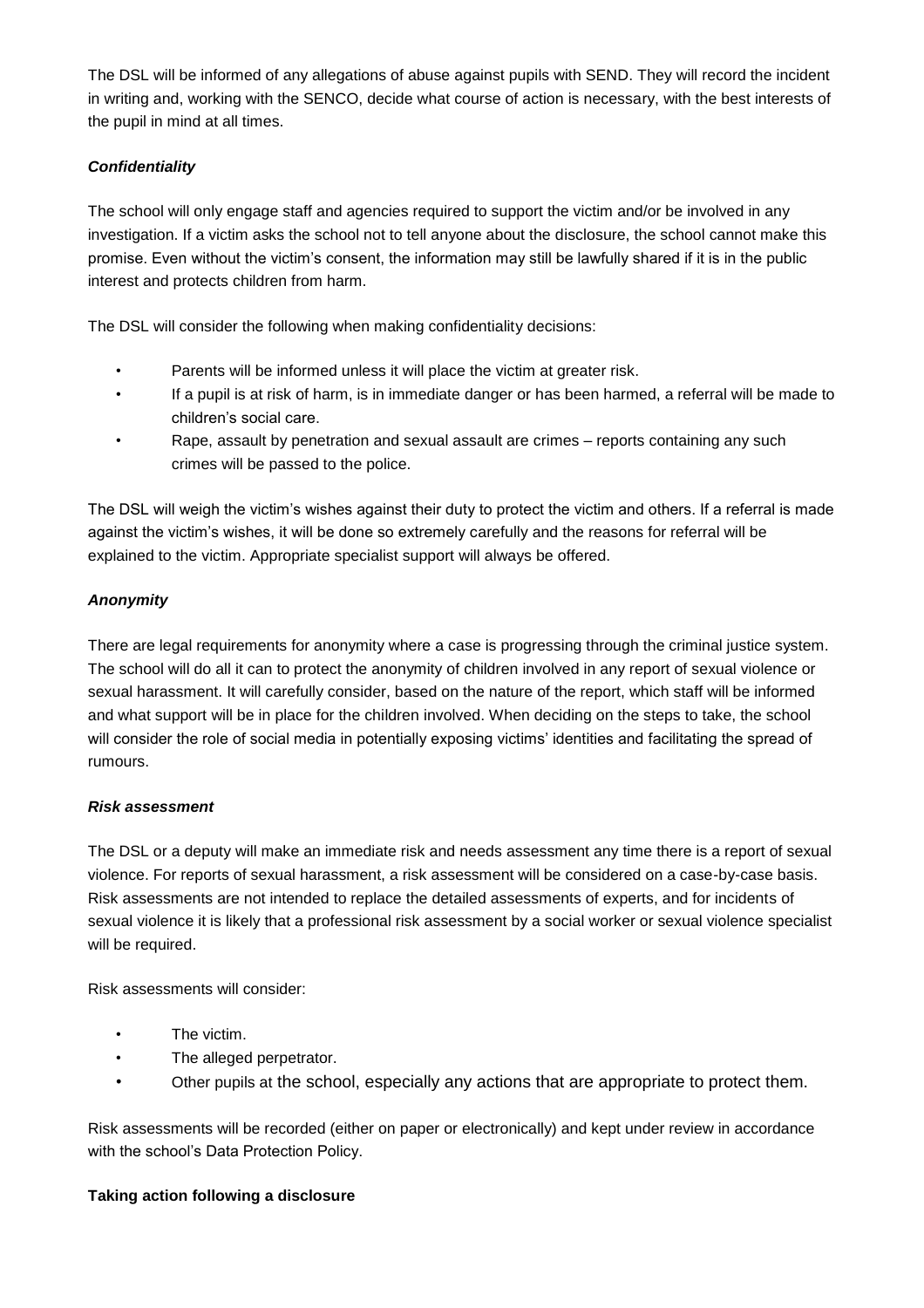The DSL or a deputy will decide the school's initial response, taking into consideration:

- The victim's wishes.
- The nature of the incident.
- The ages and developmental stages of the pupils involved.
- Any power imbalance between the pupils.
- Whether the incident is a one-off or part of a pattern.
- Any ongoing risks.
- Any related issues and the wider context, such as whether there are wider environmental factors in a pupil's life that threaten their safety and/or welfare.
- The best interests of the pupil.
- That sexual violence and sexual harassment are always unacceptable and will not be tolerated.

Immediate consideration will be given as to how to support the victim, alleged perpetrator and any other pupils involved.

For reports of rape and assault by penetration, the alleged perpetrator will be removed from any classes shared with the victim whilst the school establishes the facts. The school will consider how to keep the victim and alleged perpetrator apart on school premises, and on transport where applicable. These actions will not be seen as a judgement of guilt on the alleged perpetrator.

For reports of sexual violence and sexual harassment, the proximity of the victim and alleged perpetrator and the suitability of shared classes, premises and transport will be considered immediately. In all cases, the initial report will be carefully evaluated and the wishes of the victim, nature of the allegations and requirement to protect all children will be taken into consideration.

Where a pupil is found to have been involved in harmful sexual behaviour, e.g. non-consensually sharing indecent imagery of another pupil, the school will help the pupil to move forward from the incident by supporting them in adopting more positive behaviour patterns and attitudes.

## <span id="page-14-0"></span>*Managing the report*

The decision of when to inform the alleged perpetrator of a report will be made on a case-by-case basis. If a report is being referred to children's social care or the police, the school will speak to the relevant agency to discuss informing the alleged perpetrator.

There are four likely outcomes when managing reports of sexual violence or sexual harassment:

- Managing internally.
- Providing early help.
- Referring to children's social care.
- Reporting to the police.

Whatever outcome is chosen, it will be underpinned by the principle that sexual violence and sexual harassment are never acceptable and will not be tolerated. All concerns, discussions, decisions and reasons behind decisions will be recorded either on paper or electronically.

The following situations are statutorily clear and do not allow for contrary decisions:

The age of consent is 16.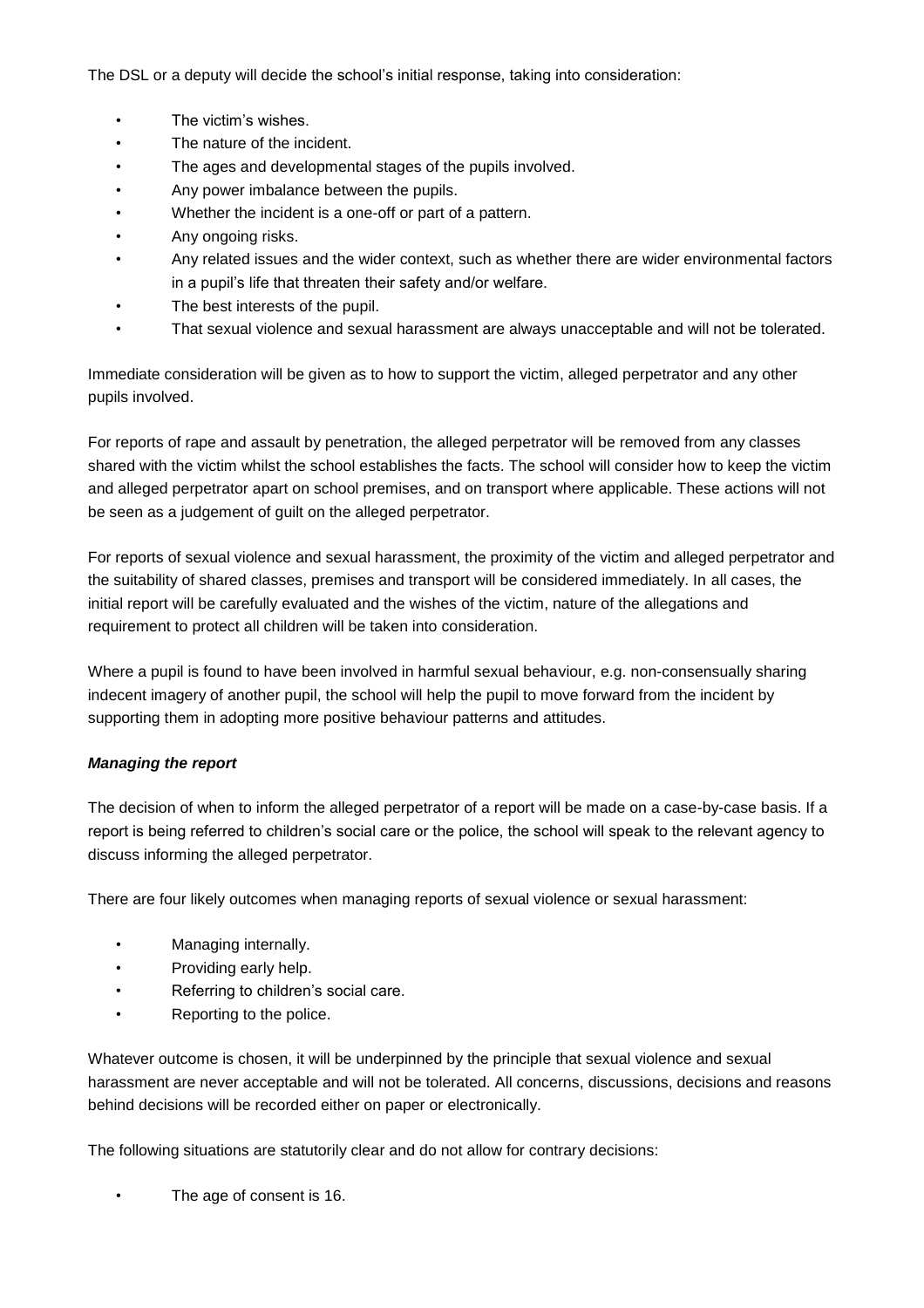- A child under the age of 16 can never consent to sexual activity.
- Sexual intercourse without consent is always rape.
- Rape, assault by penetration and sexual assault are defined in law.
- Creating and sharing sexual photos and videos of children under 18 is illegal including children making and sending images and videos of themselves.

#### <span id="page-15-0"></span>*Managing internally*

In some cases, e.g. one-off incidents, the school may decide to handle the incident internally through behaviour and bullying policies and by providing pastoral support.

#### <span id="page-15-1"></span>*Providing early help*

The school may decide that statutory interventions are not required, but that pupils may benefit from early help – providing support as soon as a problem emerges. This approach can be particularly useful in addressing non-violent harmful sexual behaviour and may prevent the escalation of sexual violence.

#### <span id="page-15-2"></span>*Referral to children's social care*

If a pupil has been harmed, is at risk of harm or is in immediate danger, the school will make a referral to children's social care. Parents will be informed unless there is a compelling reason not to do so (if referral will place the victim at risk). This decision will be made in consultation with children's social care.

The school will not wait for the outcome of an investigation before protecting the victim and other children.

The DSL will work closely with children's social care to ensure that the school's actions do not jeopardise any investigation. Any related risk assessment will be used to inform all decisions. If children's social care decide that a statutory investigation is not appropriate, the school will consider referring the incident again if they believe the pupil to be in immediate danger or at risk of harm. If the school agrees with the decision made by children's social care, they will consider the use of other support mechanisms such as early help, pastoral support and specialist support.

#### <span id="page-15-3"></span>*Reporting to the police*

Reports of rape, assault by penetration or sexual assault will be passed on to the police – even if the alleged perpetrator is under 10 years of age. Generally, this will be in parallel with referral to children's social care. The DSL and deputies will follow the local process for referral.

Parents will be informed unless there is a compelling reason not to do so. Where parents are not informed, it is essential for the school to support the pupil with any decision they take, in unison with children's social care and any appropriate specialist agencies.

The DSL and governing body will agree what information will be disclosed to staff and others, in particular the alleged perpetrator and their parents. They will also discuss the best way to protect the victim and their anonymity. The DSL will be aware of local arrangements and specialist units that investigate child abuse.

In some cases, it may become clear that the police will not take further action, for whatever reason. In these circumstances, the school will continue to engage with specialist support for the victim as required.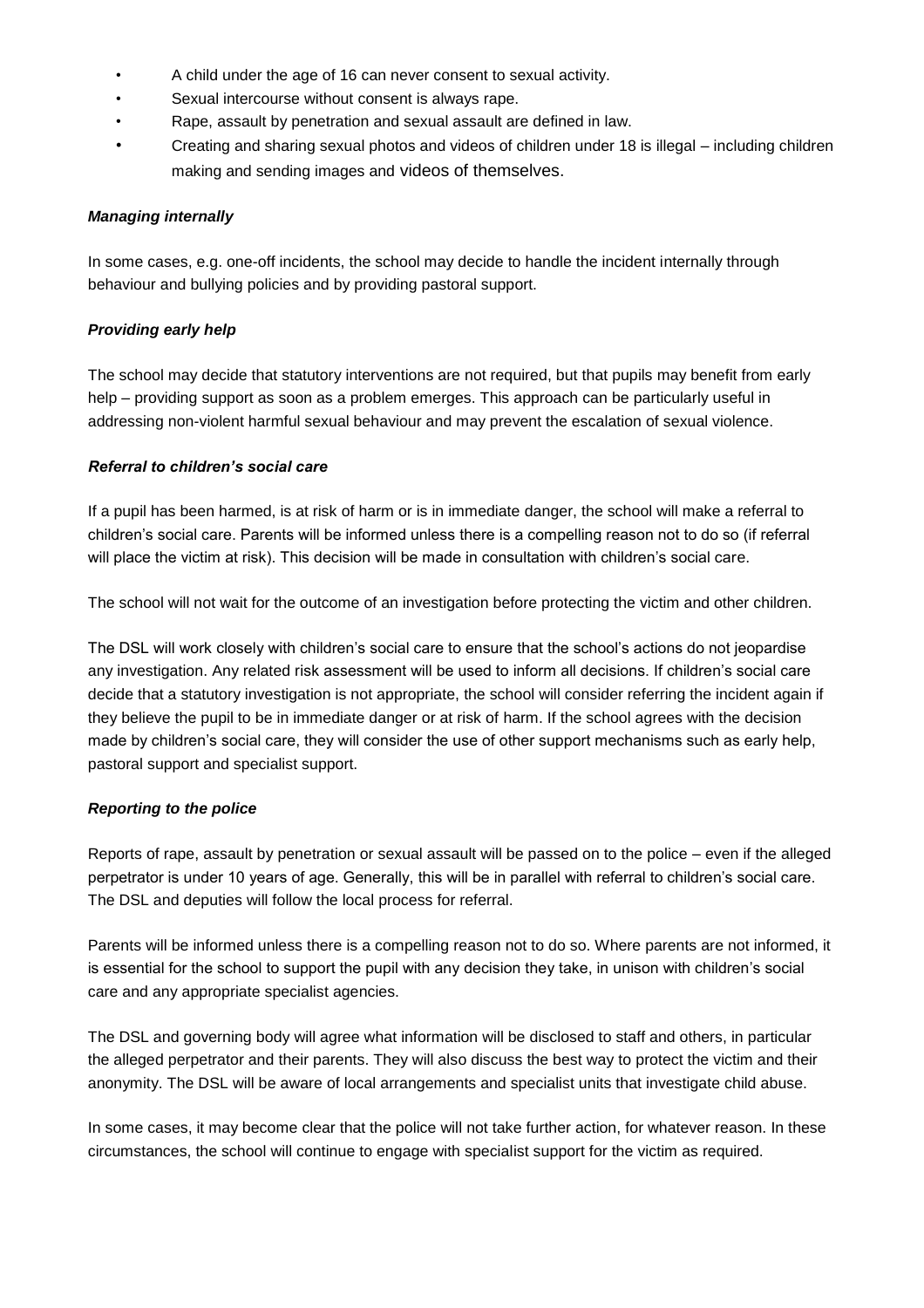#### <span id="page-16-0"></span>*Bail conditions*

Pupils against whom further action is taken by the police may be released under bail conditions or 'released under investigation' (RUI) in circumstances that do not warrant the application of bail. Where this occurs and the perpetrator returns to school, the school's primary focus will be conducting an assessment of the risk the perpetrator poses to the victim or other pupils and staff at the school, both physically and in terms of trauma or emotional stress, and implementing any mitigating measures necessary to reduce the harm caused.

The school will work with children's social care and the police to support the victim, alleged perpetrator and other pupils (especially witnesses) during criminal investigations. The school will seek advice from the police to ensure they meet their safeguarding responsibilities.

The school will liaise with police investigators to develop a balanced set of arrangements whereby both the alleged perpetrator and the victim can continue to receive a suitable education without compromising any ongoing investigations or the emotional state of the victim.

#### <span id="page-16-1"></span>*Managing delays in the criminal justice system*

The school will not wait for the outcome (or even the start) of criminal proceedings before protecting the victim, alleged perpetrator and other children. The associated risk assessment will be used to inform any decisions made. The DSL will work closely with the police to ensure the school does not jeopardise any criminal proceedings, and to obtain help and support as necessary.

#### <span id="page-16-2"></span>*The end of the criminal process*

Risk assessments will be updated if the alleged perpetrator receives a caution or is convicted. If the perpetrator remains in the same school as the victim, the school will set out clear expectations regarding the perpetrator, including their behaviour and any restrictions deemed reasonable and proportionate with regards to the perpetrator's timetable. The school will ensure that the victim and perpetrator remain protected from bullying and harassment (including online).

Where an alleged perpetrator is found not guilty or a case is classed as requiring "no further action", the school will offer support to the victim and alleged perpetrator for as long as is necessary. The victim is likely to be traumatised and the fact that an allegation cannot be substantiated does not necessarily mean that it was unfounded. The school will discuss decisions with the victim and offer support. The alleged perpetrator is also likely to require ongoing support, as they have also been through a difficult and upsetting experience.

The headteacher will carefully consider, on a case-by-case basis, whether allowing the victim and the alleged perpetrator to share classes or attend the same activities is conducive to either party's effective education, and will implement alternative arrangements, in consultation with the DSL (and SENCO where the victim or alleged perpetrator has SEND), where necessary.

#### <span id="page-16-3"></span>*Ongoing support for the victim*

Any decisions regarding safeguarding and supporting the victim will be made with the following considerations in mind:

- The terminology the school uses to describe the victim
- The age and developmental stage of the victim
- The needs and wishes of the victim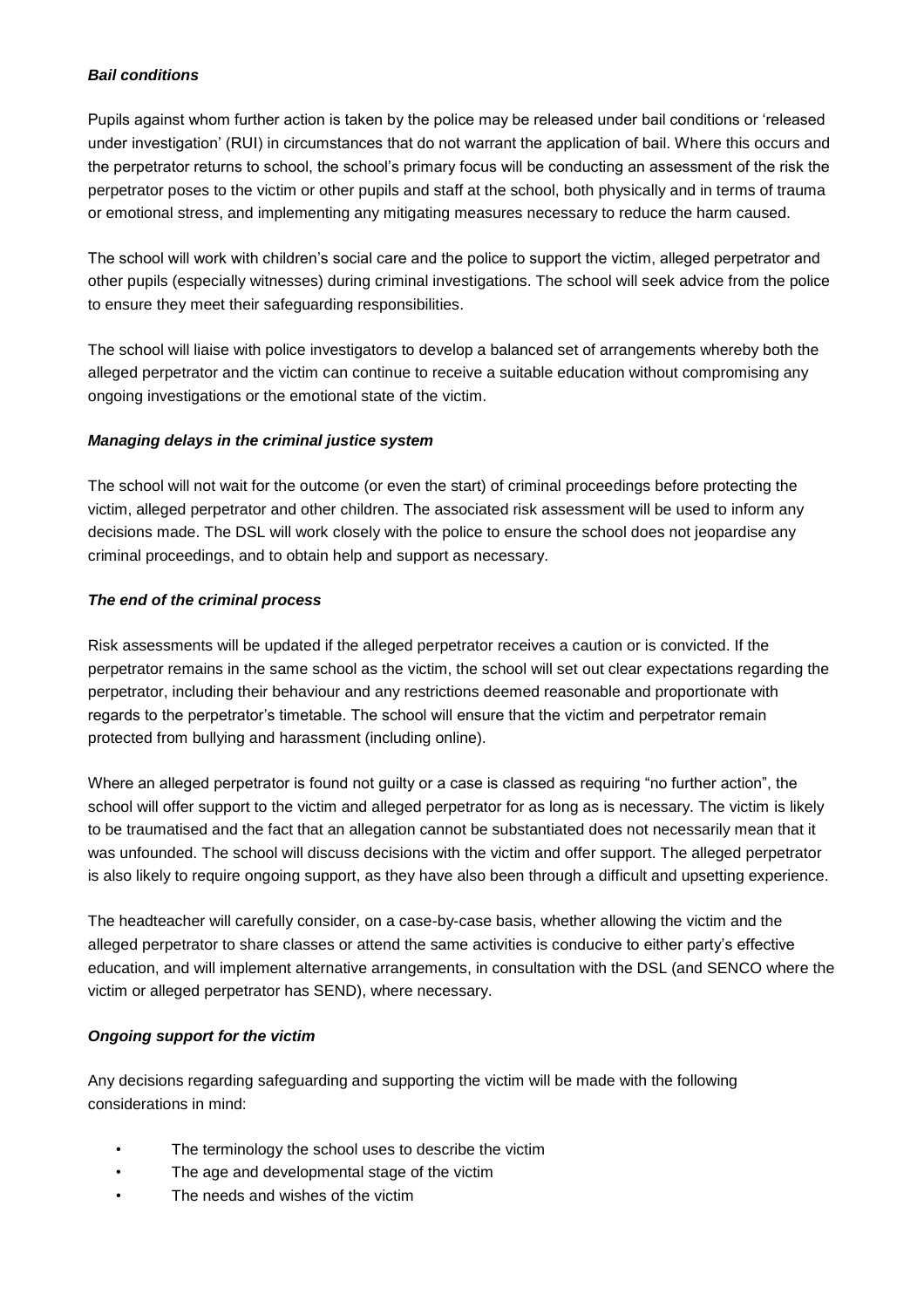- Whether the victim wishes to continue in their normal routine
- The victim will not be made to feel ashamed about making a report
- What a proportionate response looks like

Victims may not disclose the whole picture immediately and they may be more comfortable talking about the incident on a piecemeal basis; therefore, a dialogue will be kept open and the victim can choose to appoint a designated trusted adult.

Victims may struggle in a normal classroom environment. Whilst it is important not to isolate the victim, the victim may wish to be withdrawn from lessons and activities at times. This will only happen when the victim wants it to, not because it makes it easier to manage the situation. The school will provide a physical space for victims to withdraw to.

Victims may require support for a long period of time and the school will be prepared to offer long-term support in liaison with relevant agencies. Everything possible will be done to prevent the victim from bullying and harassment as a result of any report they have made. If the victim is unable to remain in the school, alternative provision or a move to another school will be considered – this will only be considered at the request of the victim and following discussion with their parents. If the victim does move to another school, the DSL will inform the school of any ongoing support needs and transfer the child protection file.

Ongoing support for the alleged perpetrator

Any decisions made regarding the support required for an alleged perpetrator will be made with the following considerations in mind:

- The terminology the school uses to describe the alleged perpetrator
- The balance of safeguarding the victim and providing the alleged perpetrator with education and support
- The reasons why the alleged perpetrator may have abused the victim  $-$  and the support necessary
- Their age and developmental stage
- What a proportionate response looks like
- Whether the behaviour is a symptom of their own abuse or exposure to abusive practices and/or materials
- What the outcome of the investigation was

When making a decision, advice will be taken from children's social care, specialist sexual violence services and the police as appropriate. If the alleged perpetrator moves to another school (for any reason), the DSL will inform the destination school of any ongoing support needs and transfer the child protection file.

If the reported abuse is found to have taken place, the school will work with professionals as required to understand why the abuse took place and provide a high level of support to help the pupil understand and overcome the reasons for their behaviour and reduce the likelihood of them abusing again.

#### <span id="page-17-0"></span>*Disciplining the alleged perpetrator*

Disciplinary action can be taken whilst investigations are ongoing and the fact that investigations are ongoing does not prevent the school reaching its own conclusion and imposing an appropriate penalty.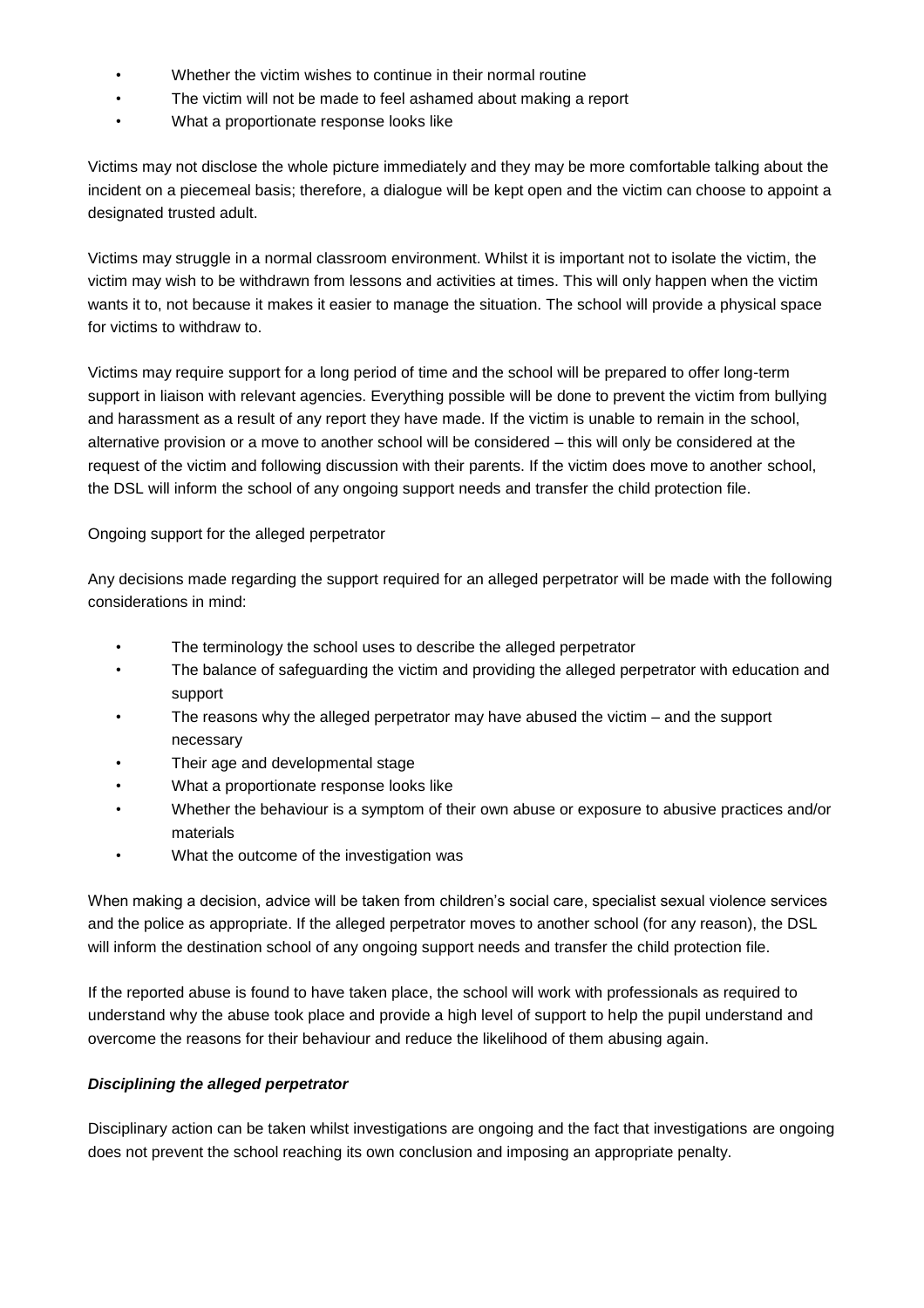The school will make such decisions on a case-by-case basis, with the DSL taking a leading role. The school will take into consideration whether any action would prejudice an investigation and/or subsequent prosecution. The police and children's social care will be consulted where necessary. The school will also consider whether circumstances make it unreasonable or irrational for the school to make a decision about what happened while an investigation is considering the same facts.

Disciplinary action and support can take place at the same time. The school will be clear whether action taken is disciplinary, supportive or both.

#### <span id="page-18-0"></span>*Shared classes*

Once the DSL has decided to progress a report, they will again consider whether the victim and alleged perpetrator will be separated in classes, on school premises and on school transport – balancing the school's duty to educate against its duty to safeguard. The best interests of pupils will always come first.

Where there is a criminal investigation into rape or assault by penetration, the alleged perpetrator will be removed from classes with the victim and potential contact on school premises and transport will be prevented.

Where a criminal investigation into rape or assault by penetration leads to a conviction or caution, in all but the most exceptional circumstances, this will constitute a serious breach of discipline and result in the view that allowing the perpetrator to remain in the school would harm the education or welfare of the victim and potentially other pupils.

Where a criminal investigation into sexual assault leads to a conviction or caution, the school will consider suitable sanctions and permanent exclusion. If the perpetrator remains at the school, the school will keep the victim and perpetrator in separate classes and manage potential contact on school premises and transport. The nature of the conviction or caution, alongside the wishes of the victim, will inform any discussions made.

Where a report of sexual assault does not lead to a police investigation, this does not mean that the offence did not happen or that the victim has lied. Both the victim and alleged perpetrator will be affected and appropriate support will be provided. Considerations regarding sharing classes and potential contact will be made on a case-by-case basis.

In all cases, the school will record its decisions and be able to justify them. The needs and wishes of the victim will always be at the heart of the process.

#### <span id="page-18-1"></span>*Working with parents*

In most sexual violence cases, the school will work with the parents of both the victim and alleged perpetrator. For cases of sexual harassment, these decisions will be made on a case-by-case basis.

The school will meet the victim's parents with the victim present to discuss the arrangements being put in place to safeguard the victim, and to understand their wishes in terms of support arrangements and the progression of the report.

Schools will also meet with the parents of the alleged perpetrator to discuss arrangements that will impact their child, such as moving them out of classes with the victim. Reasons behind decisions will be explained and the support being made available will be discussed. The DSL or a deputy will attend such meetings, with agencies invited as necessary.